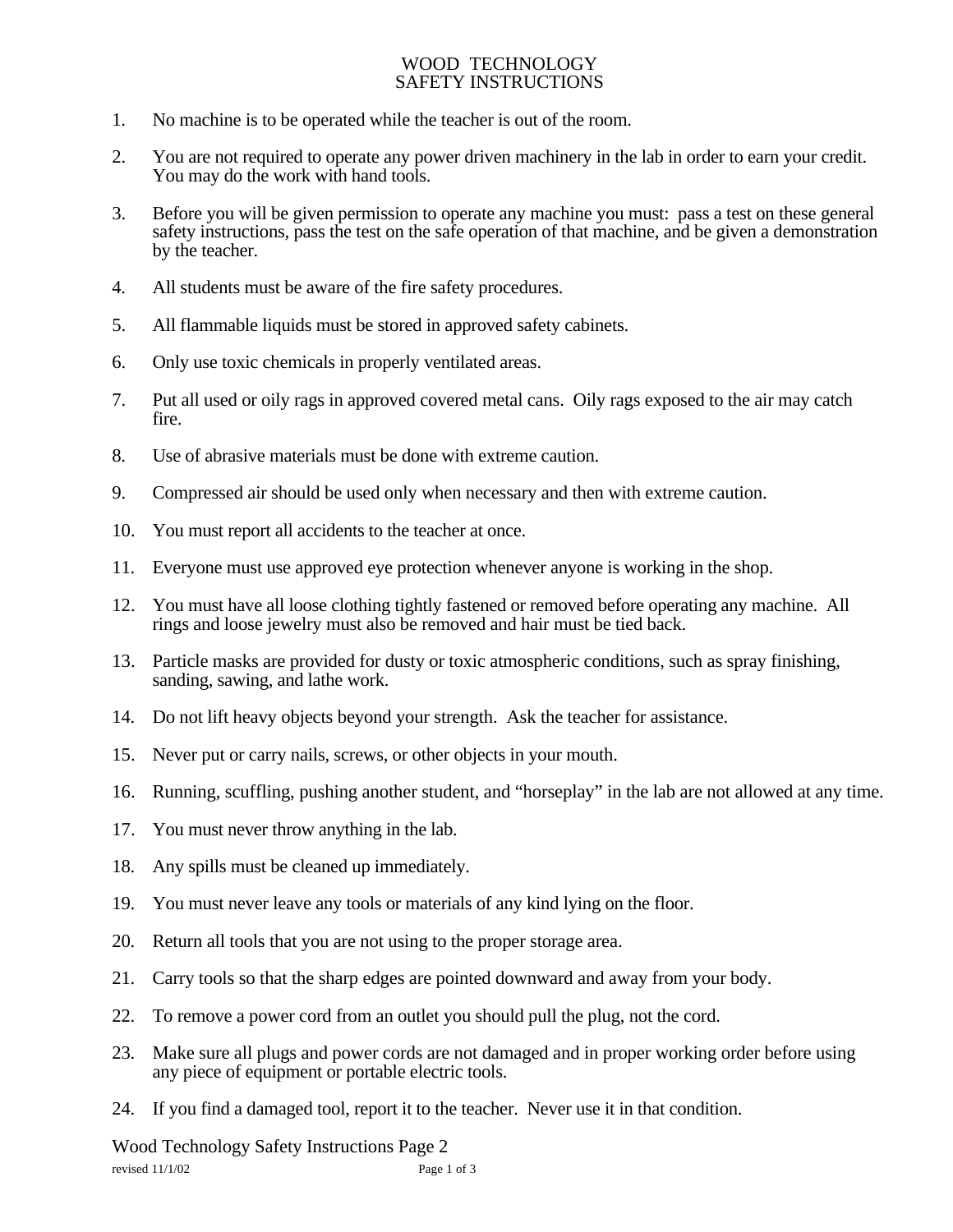- 25. If you are shocked while plugging in or using a piece of equipment, stop, do not continue working, and immediately tell the teacher**.**
- 26. Do not use any machines, hand tools, or portable electric tools on any unapproved projects.
- 27. Always stop any machine before leaving it.
- 28. Shut off any machine which you think is not operating properly and report it to the teacher at once.
- 29. You must not annoy or distract the attention of anyone operating a machine.
- 30. You must keep all safety guards in place while the machine is running.
- 31. All cleaning, oiling, and adjusting of any machine must be done only when the machine is at a dead stop.
- 32. Be sure all movable machine parts are tightly secured and the work area is cleaned before the power is turned on.
- 33. All tools must be removed from a machine before the power is turned on.
- 34. All special set-ups must be inspected and approved by the teacher before the machine is turned on and used.
- 35. When you are through using a special set-up, remove attachments and adjust the machine for normal use.
- 36. Clean off all machines when you are through using them, putting scraps in the proper place, not on the floor.
- 37. Never use a file unless it is equipped with a handle. The sharp end of the tang may cut your hand or wrist.
- 38. You should never strike a file against a hard surface. Clean it with a file card.
- 39. Do not use tools with mushroomed ends; these sharp edges could cut and/or become an eye hazard.
- 40. Do not use a hammer with a loose head.
- 41. Never strike two hammer faces or two hardened surfaces together. Metal pieces could fly and cause an injury.
- 42. Never turn on a machine unless you are going to use it.
- 43. You must never start or stop a machine for another person.
- 44. Make all measurements on your work while the machine is at a dead stop.
- 45. Do not stand near or lean on any machine that is in motion.
- 46. Stand to one side, away from the blade path, when turning on any machine and do not move into the operator's position until you are sure that the machine is working properly.
- 47. Long pieces of material should be carried by having a student at each end.
- 48. Unplug all portable electric hand tools before any adjustments are made.

revised  $11/1/02$  Page 2 of 3 Wood Technology Safety Instructions Page 3